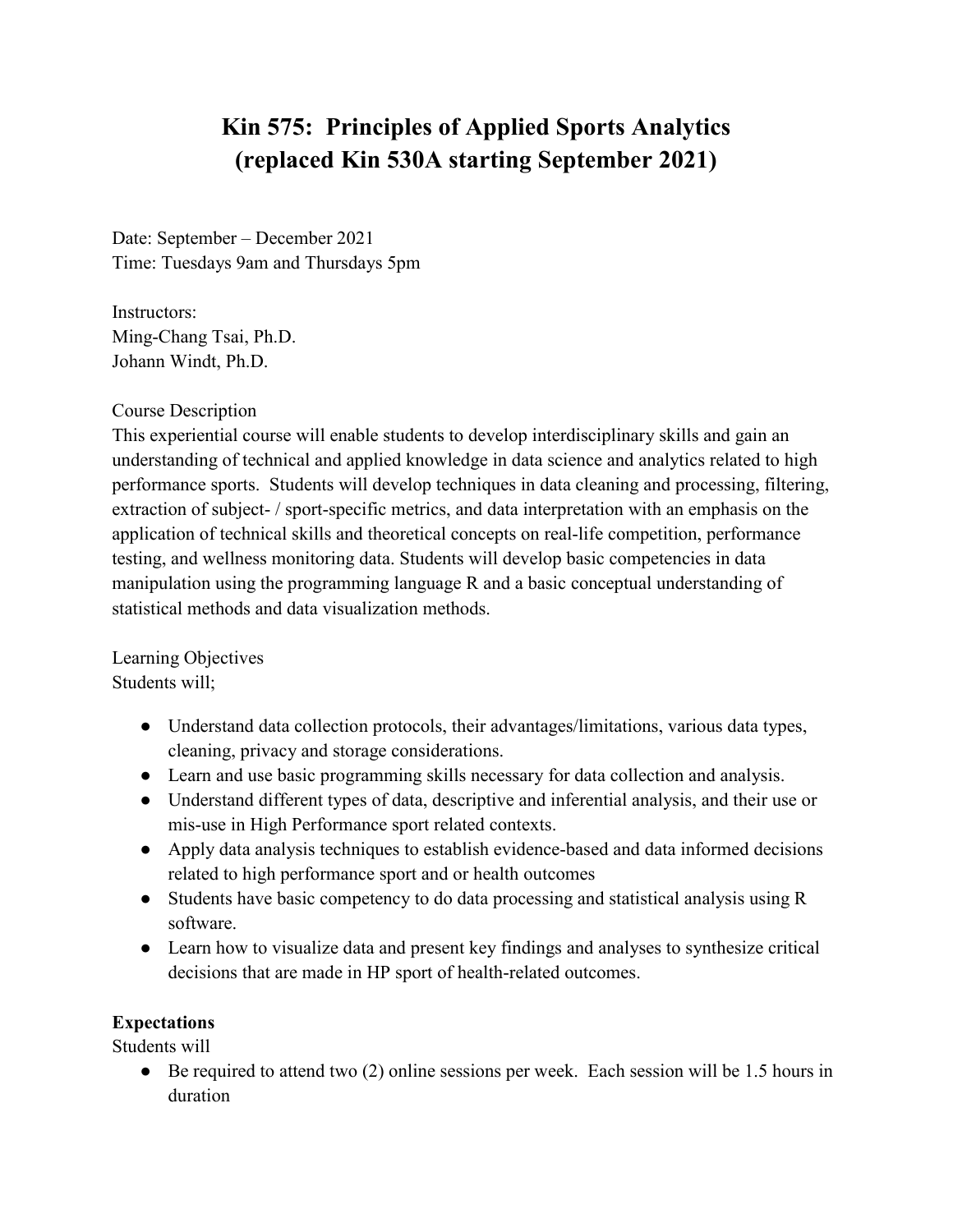- Be required to perform weekly data processing assignments which may require additional time  $(-60-90 \text{ minutes})$  outside of weekly sessions
- Complete individual projects that relate to their specific context and will be able to interpret results and deliver accurate recommendations from the analyses used.
- Do a final presentation on improving their current reporting templates using the knowledge learned in class.

## **Course Evaluation**

- Weekly Assignment 30%
	- 10 assignments due weekly before lecture starts
- Sport Data Processing project 30%
	- Data cleaning
	- Data processing (ie. filtering…)
	- Metrics extraction
	- Statistical analysis
	- Reporting (interpretation and visuals)
- Final Project 40%
	- $\circ$  Project proposal (5%)
	- Presentation (20%)
		- Peer evaluation (10% done by 2 students, 5% each)
		- **■** Instructor Evaluation  $(10\%)$ 
			- Identify areas for improvement
			- Describe processing steps
				- Demonstrate along with the analysis code
			- Integrate inferential statistics into reporting template
			- Interpretation of results
	- $\circ$  Report (15%)
		- Background
			- Gaps the report is addressing
			- Metrics used in report template
		- Methods
			- Technique used to improve template
		- Results and interpretation
			- Improvements made
			- Interpretation on results

## **Course Schedule**

Lectures will be delivered as synchronous (ie virtual live) or asynchronous (ie pre-recording) Lab sessions will be delivered as synchronous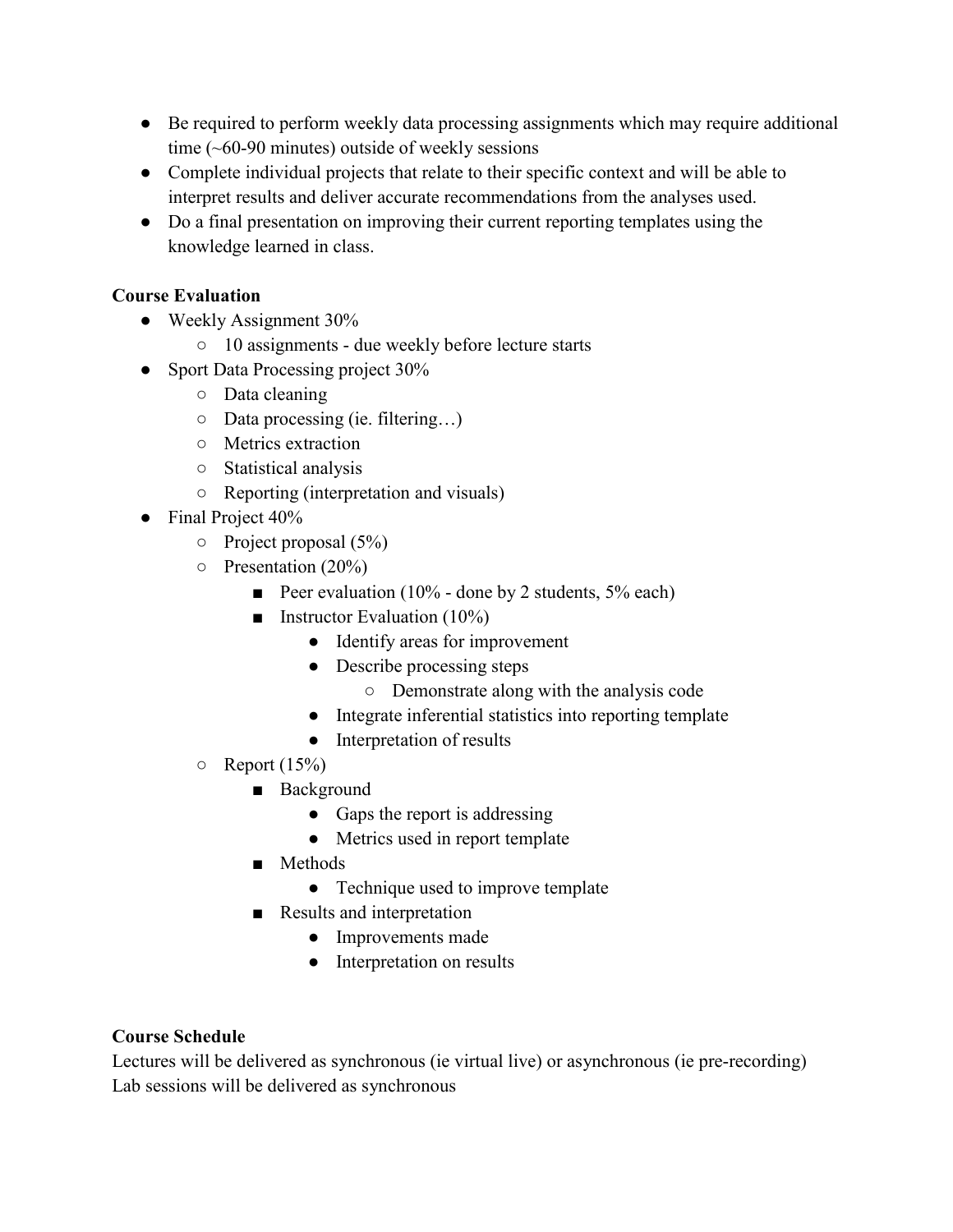| Week           | Dates                      | Class   | Topics                                                                                                                                                                                                                                                                                                                                                                                   |
|----------------|----------------------------|---------|------------------------------------------------------------------------------------------------------------------------------------------------------------------------------------------------------------------------------------------------------------------------------------------------------------------------------------------------------------------------------------------|
| $\mathbf{1}$   | Sept 9, 2021<br>Thurs 5pm  | Lecture | Course introduction<br>Adopting a Data Informed Approach<br>Course overview<br>Why data analytics?<br>Definition of data science<br>History of data science in sport<br>Importance of data driven culture<br>Data science framework<br>Fit into Canadian high performance system                                                                                                         |
| $\overline{2}$ | Sept 14, 2021<br>Tues 9am  | Lab     | Introduction to software<br>Installation of R and RStudio<br>Installing libraries<br>Basic data structure<br>Numbers, Strings, Variables<br>Data type concepts<br>Numeric operations<br>Character operations<br>Conversion of data type                                                                                                                                                  |
| $\overline{2}$ | Sept 16, 2021<br>Thurs 5pm | Lecture | Data Governance<br>Definition<br>Ownership<br>Research ethics and informed consent<br>Safeguarding information<br>Secondary uses of data<br>Developing Research Plan<br>Identifying investigative question<br>Assessing metrics/equipment/tools used<br>Analysis to be used<br>Data Collection<br>Data structure/entry/formatting<br>Identify different types of sensors they could use. |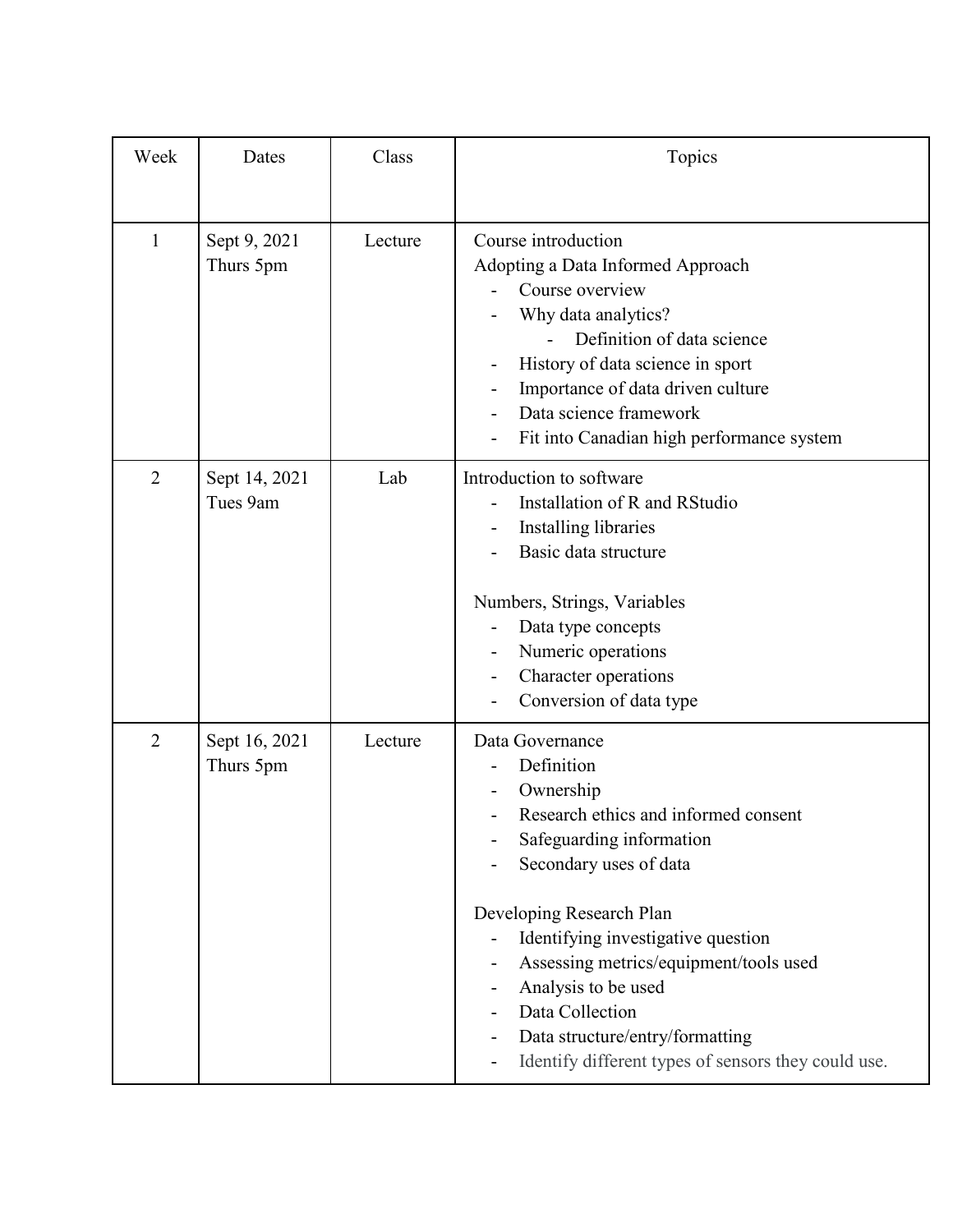|                |                            |                    | Present the basis of data acquisition. Analog<br>vs digital signals. Sampling frequency,<br>dynamic range.<br>Specific utilization of different sensors.                                                                                                         |
|----------------|----------------------------|--------------------|------------------------------------------------------------------------------------------------------------------------------------------------------------------------------------------------------------------------------------------------------------------|
| 3              | Sept 21, 2021<br>Tues 9am  | Lab                | Comparison and logic<br>Comparison operators<br>Logic operators<br>Filtering data frame with operators<br>Assignment #1 due (before class)                                                                                                                       |
| 3              | Sept 23, 2021<br>Thurs 5pm | Lecture            | Validating Research Methods and Tools<br>Sensitivity of methods and tools<br>Variance in data<br>Reliability of methods and tools<br>internal/external reliability<br><b>ICC</b><br>Bland-Altman plots<br>Validity of methods and tools<br>Accuracy<br>Precision |
| $\overline{4}$ | Sept 28, 2021<br>Tues 9am  | Lab                | Syncing data sources<br>Descriptive statistics<br>Mean<br>Standard deviation<br>Interquartile range<br>outliers<br>Assignment #2 due (before class)                                                                                                              |
| $\overline{4}$ | Sept 30, 2021<br>Thurs 5pm | NO<br><b>CLASS</b> |                                                                                                                                                                                                                                                                  |
| 5              | Oct 5, 2021<br>Tues 9am    | Lab                | If statements<br>For loops<br>Assignment #3 due (before class)                                                                                                                                                                                                   |
| 5              | Oct 7, 2021<br>Thurs 5pm   | Lecture            | Formatting and structuring data<br>Examples of proper data structure conventions<br>Date<br>$\circ$                                                                                                                                                              |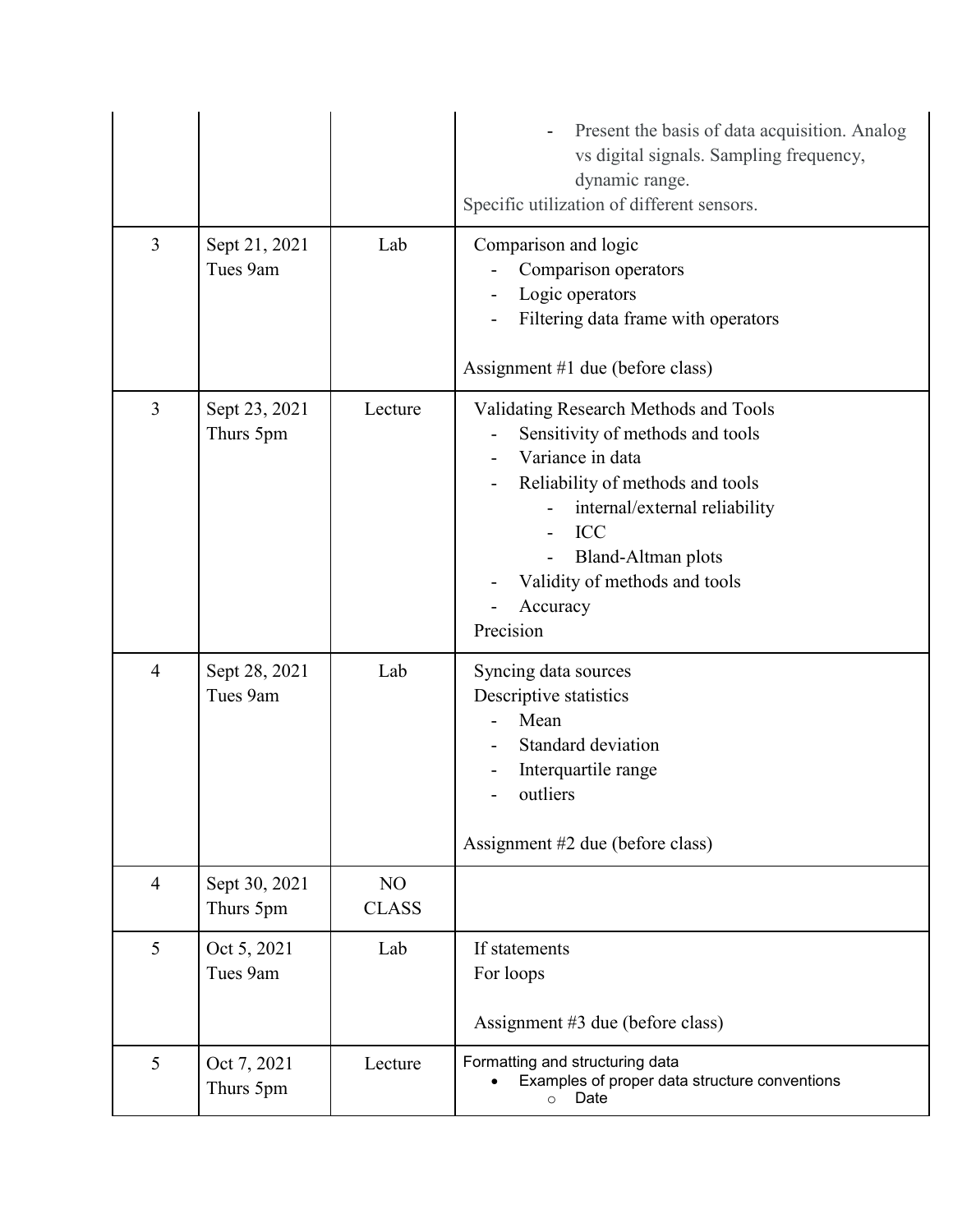|                |                           |         | Continuity of units<br>$\circ$<br>Naming conventions<br>$\circ$<br>Data Processing<br>Why it's important<br>Data cleaning<br>$\bullet$<br>Outliers<br>$\circ$<br>Formatting types<br>$\circ$<br>Working with outliers<br>Causes<br>$\circ$<br>Finding<br>$\circ$<br>Managing<br>$\circ$ |
|----------------|---------------------------|---------|-----------------------------------------------------------------------------------------------------------------------------------------------------------------------------------------------------------------------------------------------------------------------------------------|
| 6              | Oct 12, 2021<br>Tues 9am  | Lab     | Filtering<br><b>Basic plotting</b><br>Line<br>Bar<br>Assignment #4 due (before class)                                                                                                                                                                                                   |
| 6              | Oct 14, 2021<br>Thurs 5pm | Lecture | Introduction to sources of data<br>Descriptive statistics<br><b>Distributions</b><br>mean<br>Standard deviation/variance/noise<br>Coefficient of variance<br>Effect size<br>Smallest worthwhile change                                                                                  |
| $\overline{7}$ | Oct 19, 2021<br>Tues 9am  | Lab     | More descriptive metrics<br>Assignment #5 due (before class)                                                                                                                                                                                                                            |
| $\tau$         | Oct 21, 2021<br>Thurs 5pm | Lecture | Interpreting and reporting descriptive data<br>Reporting requirements<br>Appropriate statement to communicate results<br>Filtering<br>Moving averages                                                                                                                                   |
| 8              | Oct 26, 2021<br>Tues 9am  | Lab     | Rearranging data frame for analysis<br>T-Test<br>Assignment #6 due (before class)                                                                                                                                                                                                       |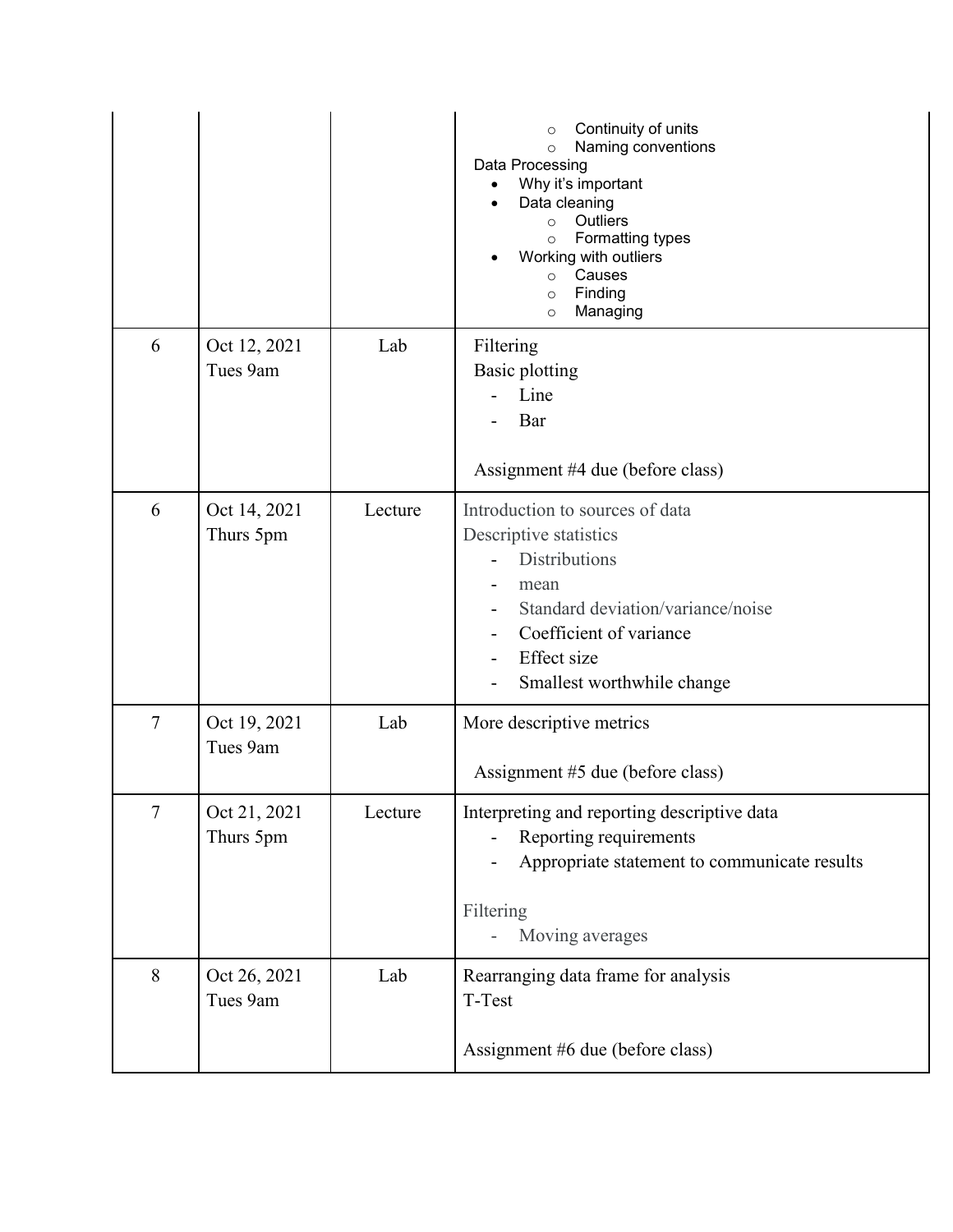| 8  | Oct 28, 2021<br>Thurs 5pm | Lecture            | <b>Inferential Analysis</b><br>Purpose of inferential analysis<br>Null hypothesis significance testing<br>Level of significance<br>Type 1 error<br>Type 2 error<br>Comparing means<br>T-test (one sample, independent, paired) |
|----|---------------------------|--------------------|--------------------------------------------------------------------------------------------------------------------------------------------------------------------------------------------------------------------------------|
| 9  | Nov 2, 2021<br>Tues 9am   | Lab                | <b>ANOVA</b><br>Assignment #7 due (before class)                                                                                                                                                                               |
| 9  | Nov 4, 2021<br>Thurs 5pm  | Lecture            | <b>ANOVA</b>                                                                                                                                                                                                                   |
| 10 | Nov 9, 2021<br>Thurs 5pm  | Lecture            | Investigating patterns/trends and relationships<br>Simple Linear regression                                                                                                                                                    |
| 10 | Nov 11, 2021              | NO<br><b>CLASS</b> |                                                                                                                                                                                                                                |
| 11 | Nov 16, 2021<br>Tues 9am  | Lecture            | Investigating patterns/trends and relationships<br>Multiple Linear regression                                                                                                                                                  |
| 11 | Nov 18, 2021<br>Thurs 5pm | Lab                | <b>Linear Regression</b><br>Simple<br>multiple<br>Assignment #8 due (before class)                                                                                                                                             |
| 12 | Nov 23, 2021<br>Tues 9am  | Lecture            | <b>Data Visualization</b><br>Univariate<br><b>Bivariate</b><br>Categorical vs Categorical<br>Categorical vs Quantitative<br>Quantitative vs Quantitative<br>Multivariate<br>Grouping                                           |
| 12 | Nov 25, 2021<br>Thurs 5pm | Lab                | Advanced plotting (GGPLOT2)<br>Assignment #9 due (before class)                                                                                                                                                                |